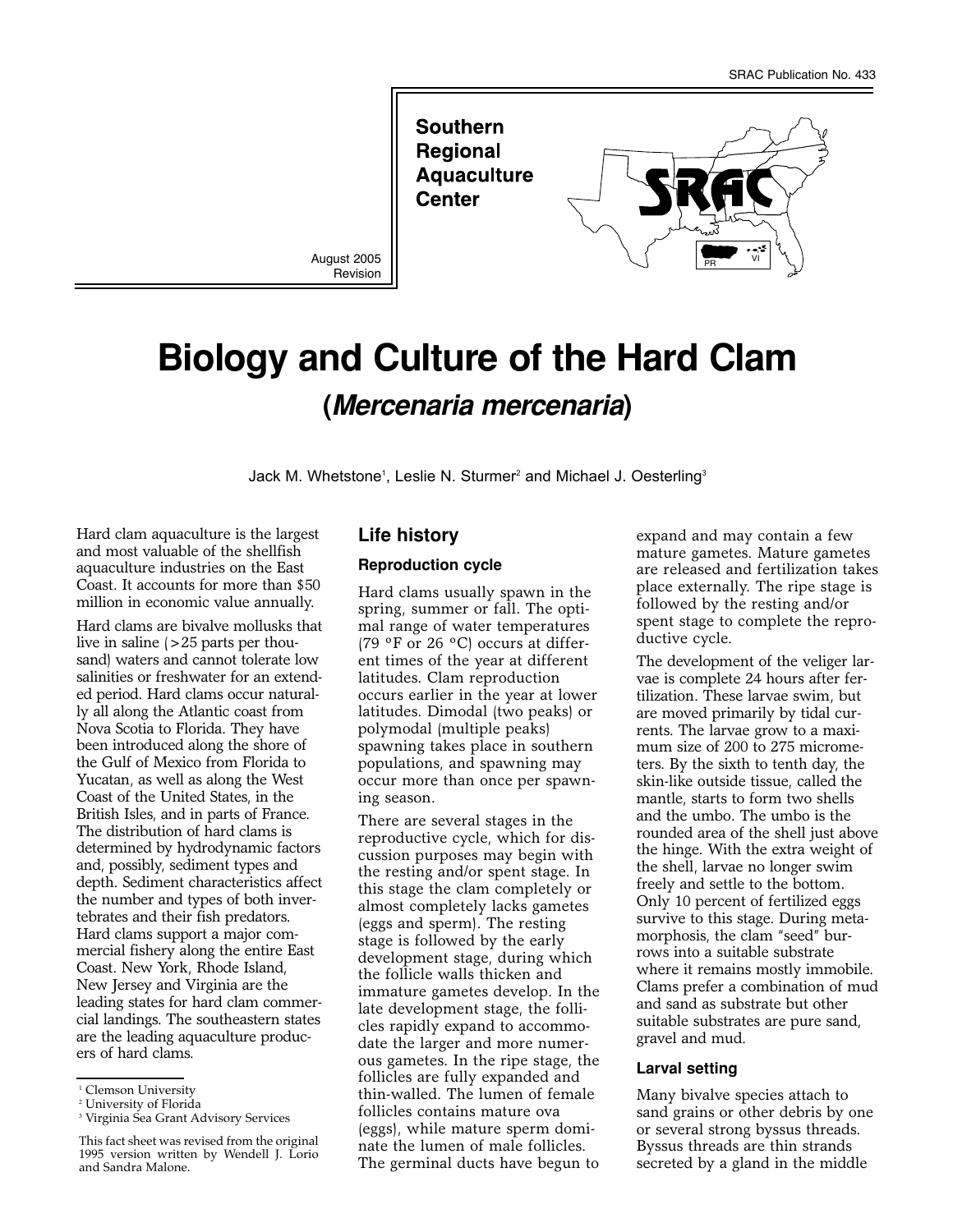

*Figure 1. Internal anatomy of the hard clam. (drawing courtesy of John Norton, South Carolina Sea Grant Consortium)*

line of the surface of the foot. Hard clams lose their ability to make byssus as they grow older. Clams may release from this attachment and may crawl or be moved by currents to another location where they attach again. As clams mature, they use the muscular foot to burrow into the bottom sediments. By alternately extending, swelling and contracting the foot, the body is pulled down into the substrate. The whole body usually is below the substrate, except for the incoming and outgoing siphons.

The body of the clam is completely enclosed in a mantle, which is subdivided into lateral lobes that secrete a calcium carbonate shell. The mantle covers the foot and visceral mass and is connected to the shell by pallial muscles close to the edge of the shell. This line of mantle attachment to the shell is seen on the inner surface of the shell as the pallial scar line.

The two valves of the shell are joined dorsally by an elastic hinge ligament, which acts as a spring that forces the valves apart when the adductor muscles relax.

The dorsal margin of each valve bears a prominent point near the hinge ligament called the umbo. This is the oldest part of the

shell, and around it are the concentric lines of shell growth. Each umbo may point slightly to the anterior so that it is usually possible to determine right and left valves.

### **Respiration and growth**

Most clams remain close enough to the surface that the tips of their siphons are exposed. Siphons, sometimes called the neck, are specialized tubes of the mantle. One siphon brings in water that carries oxygen for respiration and food for growth. Incoming water passes over the gills where the oxygen is absorbed and where algae and other food particles are filtered out. Food particles are drawn over the gills by the action of cilia that cover the gills and mantle. Food is trapped by mucus on the gills and carried to the food groove along the ventral edge of the gill, and then to the palos around the mouth. Filtered water and waste are then expelled by the other siphon.

The growth of hard clams is affected by tidal movement and by algal concentrations along the substratewater interface. Ideal conditions are moderate tidal movement with dense algal concentrations and adequate dissolved oxygen levels above 4 ppm.

The rate of shell deposition is a major factor affecting growth. Clam shells are formed by the deposition of calcium carbonate crystals on an organic material. Shells grow in rings and/or layers deposited on this organic matrix. Growth is not continuous, but incremental, with periods of shell dissolution. Shell growth occurs only during aerobic respiration when the valve is open. The mantle, which covers the inner surface of the shell, is responsible for shell formation because it secretes organic material that reacts with calcium carbonate to form shell. New shell is deposited between the inner shell surface and the mantle epithelium. Shells grow laterally (in thickness) when growth is slow. Faster growing individuals usually have thinner shells.

All hard clams, whether natural or cultured, grow at different rates. Hard clams with maximum growth rates attain market size in 12 to 24 months. In 10 to 16 months, fast growers may be twice the size of slow growers. The relatively long period of time needed to produce market size clams is an important limiting factor in their aquaculture. Growth rate may be influenced by genotype or genetics, because a percentage of any clam population originating from the same spawning matures at a faster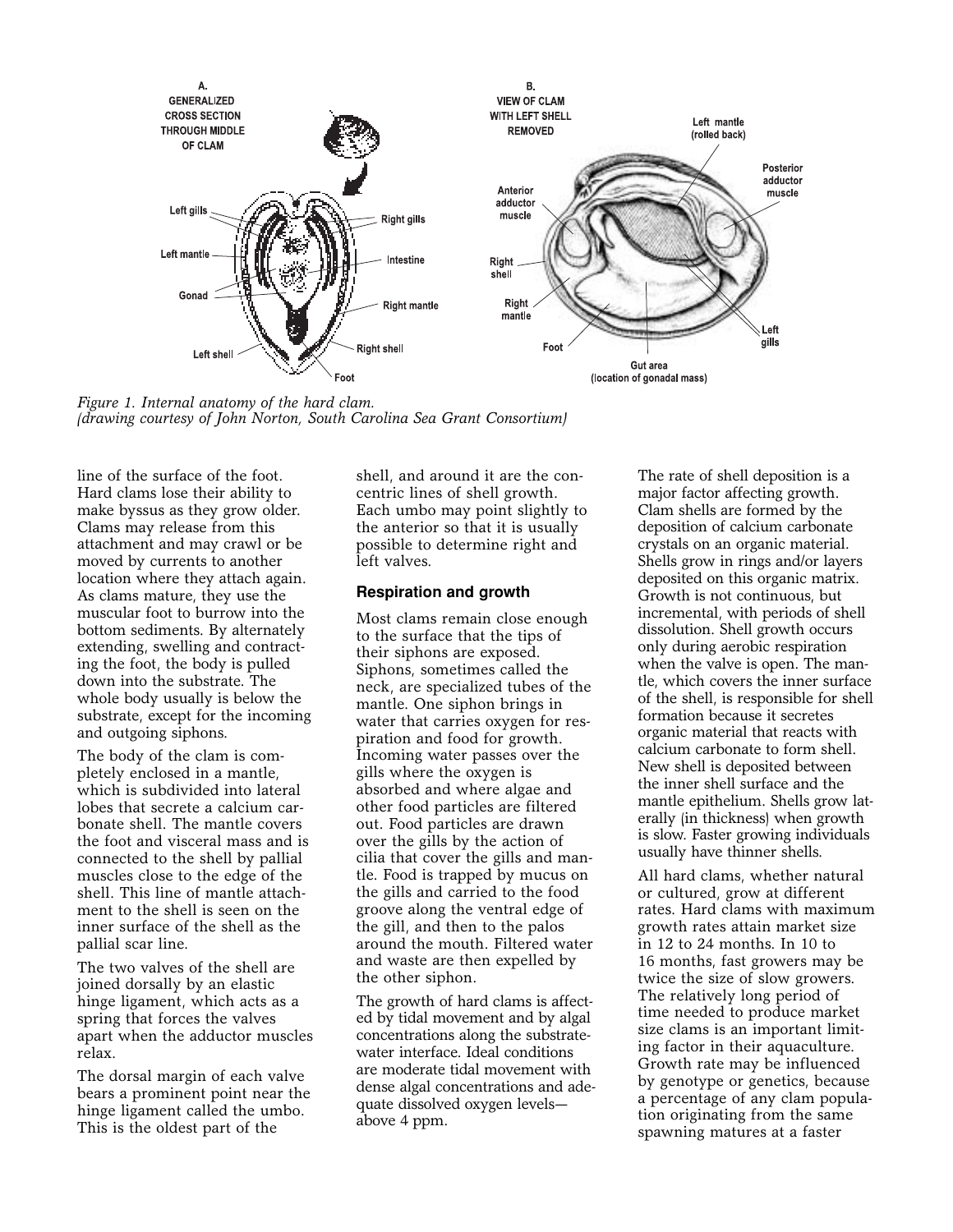rate. Therefore, scientists have been developing selective breeding programs to establish faster growing genetic lines, which would have economic benefit. It has become apparent that removing slow-growing clams from a production system reduces production costs. When clams grow at varying rates they must be handled more, which increases stress to the animals and decreases the predictability of cash flow.

Environmental factors also influence growth rates. These include water temperature, food availability, salinity, water quality and tidal currents.

Generally, hard clams are 1 to 2 inches long at harvest (at about 2 to 3 years of age), with a meat weight of 18 to 20 grams. Growth slows with increasing age. In 7 to 8 years hard clams may be only 3 inches long. Hard clams are known to live for 30 years or longer.

## **Predation**

When clams are disturbed, they burrow deeper to avoid predators. Common predators are blue crabs, stone crabs, mud crabs, conch, sting rays, horseshoe crabs and snails, which feed mostly on juvenile or small clams.

Producers use rafts, trays, cages, bags and nets to exclude predators. Biological control of crabs has been attempted by stocking toadfish in culture trays. Toadfish do

reduce the number of crabs and increase clam survival significantly, but the economic feasibility of stocking them is questionable.

#### **Marketing**

Hard clams are marketed whole. About 30 percent are shucked and the remainder are marketed for raw or steamed consumption. Unshucked clams command the highest prices on a per clam basis. Higher prices are paid for clams designated in the market as littleneck and topneck clams, which range from 1 to  $1 \frac{1}{4}$  inches thick. Size class designations may vary from state to state.

Hard clam prices fluctuate with the supply, which is dependent on the stocks of clams, access to production areas, weather conditions, harvest seasons, and the bacterial content of the growing environment. In most southern states, farm-raised clams may be harvested year round, which offers a marketing advantage over wild-harvested clams in some states. Check with your state natural resources agency about regulations for harvesting cultured clams.

## **Hard clam aquaculture**

Hard clams are the most commonly cultured of the bivalve species. Clam culture in the U.S. began in the early 1920s. Broodstock management is a vital step in fulfilling the potential of hard clam aquaculture. Efforts to produce genetically improved bivalve broodstock are probably as old as bivalve mariculture itself.

The hard clam production process consists of three consecutive stages: **hatchery, nursery** and **grow out**. Each stage is designed to produce a specific size clam. The ultimate objective is to produce market size clams. Farmers may develop any or all the production stages into viable businesses.

#### **Hatchery**

The hatchery is where broodstock clams spawn and larval clams are raised through the post-set stage to 1 mm juveniles or seed clams. Broodstock are held in conditioning tanks at 19 ºC and fed a diet of cultured algae. Hard clams can be stimulated into spawning in colder months by conditioning them gradually to increasing temperatures and by providing adequate food.

Broodstock are manipulated by alternately exposing them to chilled (18 to 24  $\,^{\circ}$ C) and warmed (28 to 30 ºC) seawater containing a suspension of hard clam sperm. After several cycles, the clams will spawn, with the male usually spawning first. The eggs are sieved, collected and placed in growing tanks where they develop into larvae. Females average 1 million eggs per spawn.

The next phase of the hatchery process is larval culture, which lasts through day 7. Larvae are raised in various sizes and types of



*Figure 2. Algal production in hard clam hatchery. Figure 3. Broodstock tempering.*

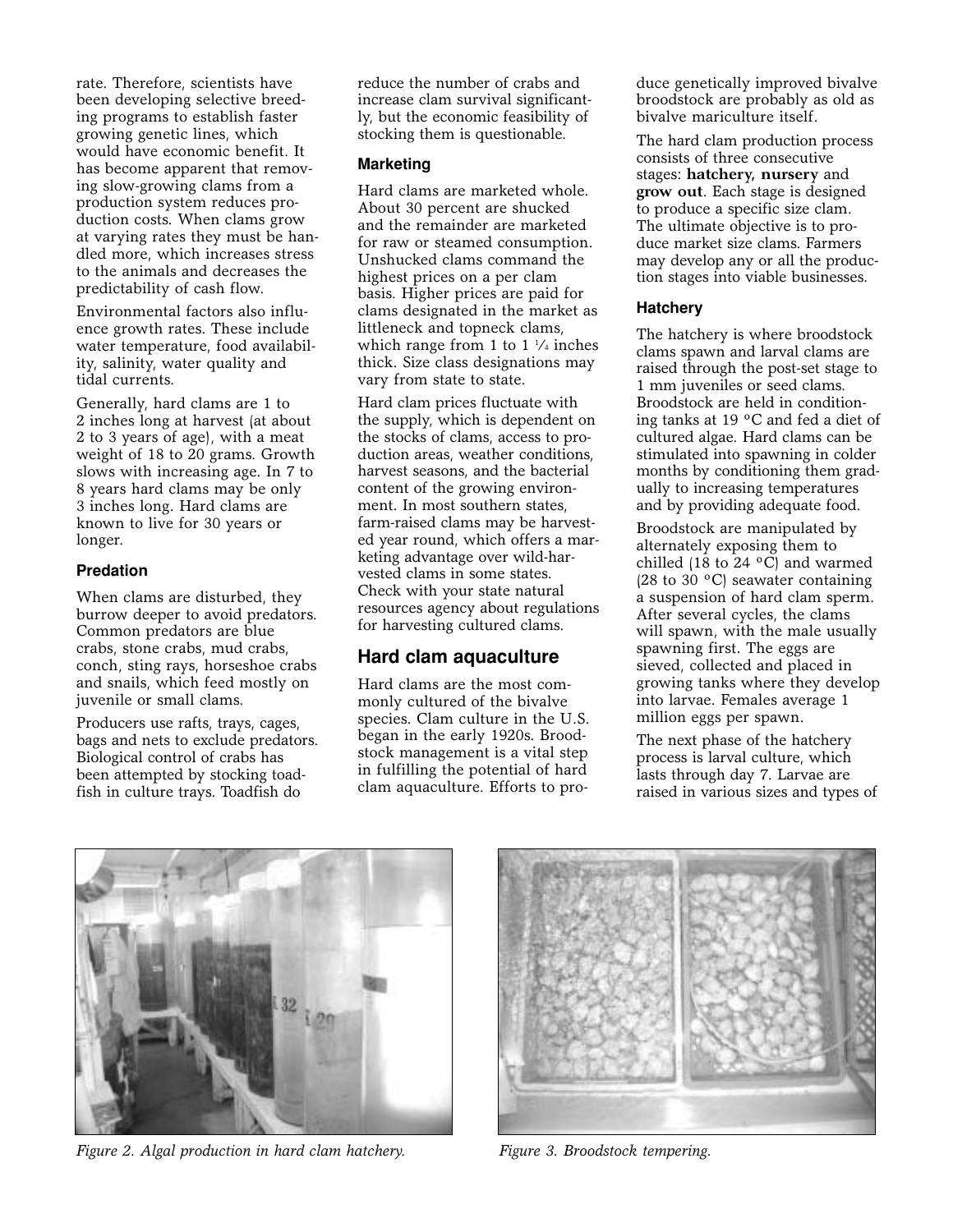containers. The larval tanks are supplied with filtered seawater (20 to 30 ppt) at a temperature of 20 to 30 ºC. The concentration of larvae in the tanks varies, but 20 to 30 larvae per ml is recommended. During this stage, they are fed a diet of cultured algae.

A major requirement of hatchery production is producing algae to feed young clams. For the first 7 to 10 days clams are fed small flagellates (*Isochrysis*), followed by diatoms such as *Chaetoceros* and *Skeletonema*. The initial feeding rate is 25,000 algal cells per ml or 1,000 cells per clam larva. The larval stocking density and algal feeding rate fluctuate through the larval grow-out cycle. Generally, the clam larval density is reduced and the feeding rate per clam larva is increased as the clams grow larger.

Between day 8 and day 12, the larval clams develop into the pediveliger stage. They are kept in post-set tanks and fed cultured algae. Filtered seawater at 26 ºC circulates through the system to ensure optimum survival and growth.

Post-set clam production is the next phase of production; it generally lasts 13 to 35 days. As in earlier stages, water temperature is maintained at 26 ºC, water is filtered, and the post-set clams are fed cultured algae. Newly set clams are placed in shallow raceways or in cylinders with up- or down-welling water flows. The clam seeds are kept in the hatchery until they reach about 1 mm. At this point, the seed is graded and separated by size and maintained in the nursery until ready for planting.

One of the long-standing problems in bivalve aquaculture is the difficulty of culturing massive quantities of suitable algal species economically. Algae are needed to grow seed to the proper size for field planting. The cost of producing this algal biomass is relatively high compared to the cost of seed clam production or the projected annual gross revenue of this aquaculture venture.

## **Permitting**

The nursery and growout phases of clam culture require permits from state regulatory agencies if clams are grown and harvested from state-owned waters or bottoms. In addition, any hard structures will require permits from the state regulatory agencies. Hatcheries may need permits for water intakes, docks and outfalls if structures are in public waters. Recent EPA regulations do not require National Pollutant Discharge Elimination System Permits for shellfish aquaculture. A prospective grower should begin site selection and permitting as early as possible so that good sites are selected and regulatory holdups are avoided.

#### **Nursery**

The nursery is a critical link in the hard clam grow-out process. Placing seed clams from the hatchery directly into the field for grow out can cause a high level of mortality. The nursery provides a controlled, intermediate step, whereby the hatchery-reared seed clams are nurtured to a size less vulnerable to the stress and predation found in the field grow-out phase. It would not be cost effective to grow seed to the size required for the grow-out stage within an intensive hatchery environment using cultured algae. So, natural seawater is generally used in these systems. Natural feed is provided by seawater as it moves through the nursery system.



*Figure 4. Land-based raceway nursery system.*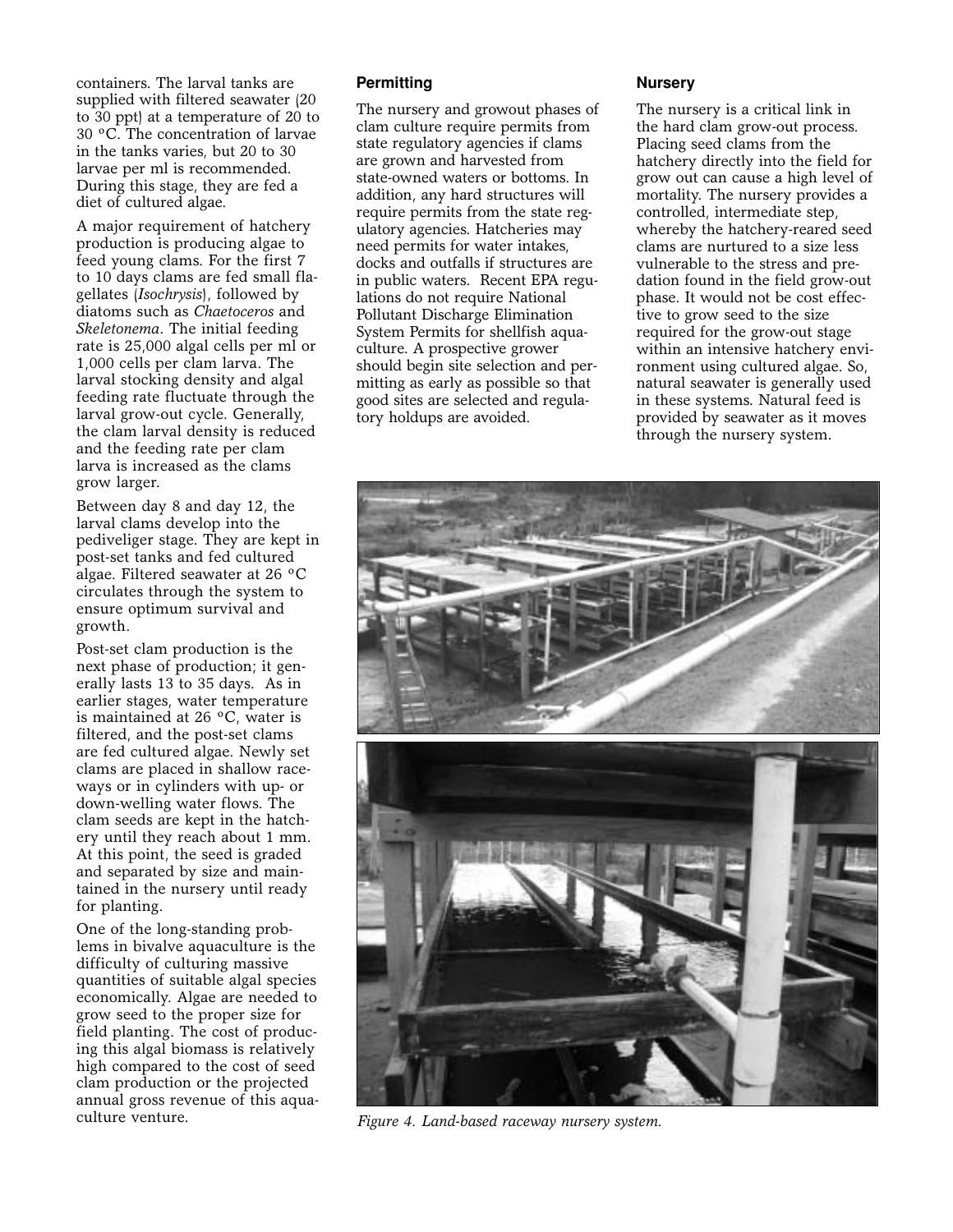

*Figure 5. Floating upweller for clam seed production.*

The oldest method of nursery culture is called the land-based raceway method. The raceway system typically uses long, shallow, wooden trays lined with plastic or covered with epoxy resin or other protective coating. A thin layer of sand covers the bottom of each tray, and the seed clams are distributed over it. Raw seawater is pumped into one end of the tray at a prescribed rate to establish a horizontal flow across the seed clams.

Another method of nursery culture is the land-based upweller method. The upweller system pumps seawater to reservoir tanks and upflow cylinders, which provide vertical flow for the seed clams. The flow of water can be forced up through the seed clams or pulled down through the seed clams. The seed clams rest on a fine-mesh screen. The movement of water removes waste and prevents the seed from being suffocated by any accumulated silt.

Floating upwellers are a recent innovation. These are similar in design to land-based upwellers, but can be powered (pumped) by airflow, submerged pumps or tidal flow.

The fourth method of nursery culture is the field-based bottom plant system, which involves placing seed clams directly from the hatchery into the submerged bottom setting. Seed clams smaller than 3 to 4 mm should be used. Traditional designs employ subtidal and intertidal trays made of wood that contain a layer of gravel or sand and have a protective cover to discourage predators.

More recent innovations include bottom bags and systems of bags held together in long belts. The series of bags significantly reduces maintenance and labor expenses. All of these field-based nursery techniques are carried out in protected, shallow water areas so the threat of poaching can be minimized.

These nursery systems vary considerably in terms of investment cost, operational expenses and required management skill. The land-based system requires water-

front land and an investment in pumps, whereas the field-based system is located on leased bottom without the need for controlled water movement. The floating upweller systems are intermediate to land-based and true field bottom plants. Energy requirements are much higher for the land-based systems. Maintenance costs are lower for the upflow

Replacement and maintenance costs are higher for the floating upweller systems because of their location in the water and the greater risk of damage by predators, fouling and wave action. Survival rates may be higher for the land-based systems because there is greater control over water quality and a lack of predators, but the production cost per clam seed may be less with the in-water systems, particularly if waterfront property is not available.

## **Grow-out**

The time needed for grow-out will largely depend on water quality, food availability and temperature. Grow-out to 50-mm (2-inch) market clams from 7- to 15-mm nursery clams may require 12 to 24 months.

There are various grow-out culture systems for raising hard clams for the market. Grow-out systems are stocked at a density



*Figure 6. Clam grow-out covers in Virginia. (photo courtesy of Virginia Sea Grant Consortium)*



systems than for raceways. *Figure 7. Market-size clams in a grow-out bag.*